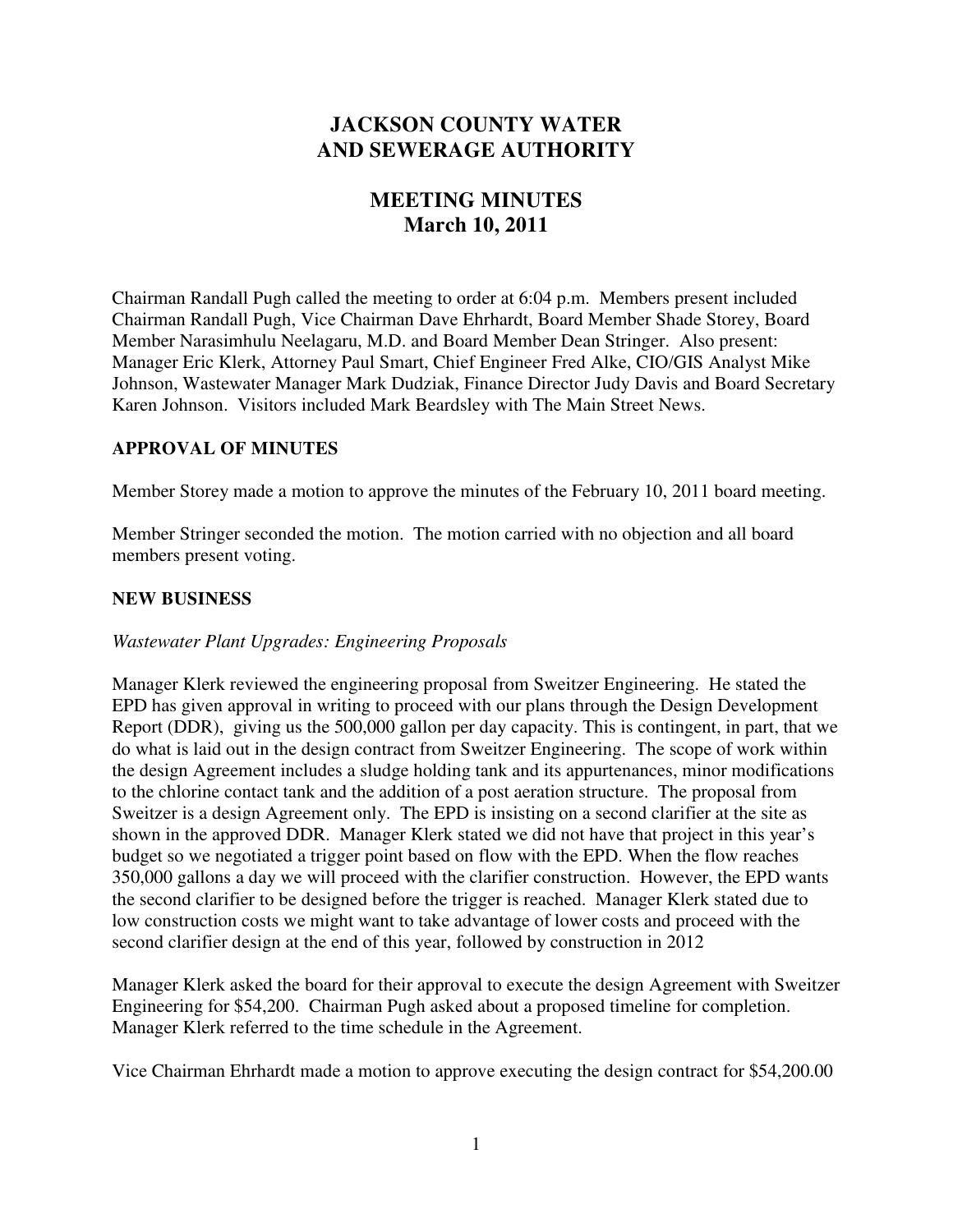Member Neelagaru seconded the motion. The motion carried with no objection and all board members present voting.

## *Execution of Hoschton Operations Agreement*

Chairman Pugh stated we are ending the first year of the Hoschton Operational Agreement. He stated the Hoschton officials are very pleased with the work over the past year. Chairman Pugh stated the contract was increased from \$75,000 to \$97,455. He stated their city council has approved it. Manager Klerk said one additional change is the 90 day escape clause has been changed to a 60 day escape clause. He said the increase in the fee was due to additional man hours at their wastewater plant.

Member Storey made a motion to approve renewing the Hoschton Operations Agreement

Member Neelagaru seconded the motion. The motion carried with no objection and all board members present voting.

## *Annual Review and Report of Identity Theft Prevention Program*

Finance Director Davis stated the annual training session for the Identity Theft Program has been completed. She said we experienced zero occurrences of identity theft and we are in compliance for 2010. She briefly went through our process for preventing identity theft.

## **OLD BUSINESS**

## *Proposed Personnel Policy Changes*

Manager Klerk said there are three changes to the current personnel policy. The first change is to section 4.3 – Immigration Law Compliance, with the addition of E-Verify language incorporated into the policy.

The second change is the implementation of a Drug Free Work Place Program that would include random drug testing. Manager Klerk explained several key points in the policy. He stated we have contracted with a third party to do all the random testing, training, etc.

The last change to the policy is a restructured organizational chart with minor changes to position descriptions. Chairman Pugh asked how many employees held Class Three licenses. Manager Klerk said all twelve field employees. He stated any employee that is operating the system, both water and wastewater, is state certified. Finance Director Davis stated all employees in her department were certified through the Carl Vinson Institute as well. Manager Klerk noted that some of the field employees were also duel certified in both water and wastewater.

Member Neelagaru made a motion to approve adopting the Drug Free Work Place Policy.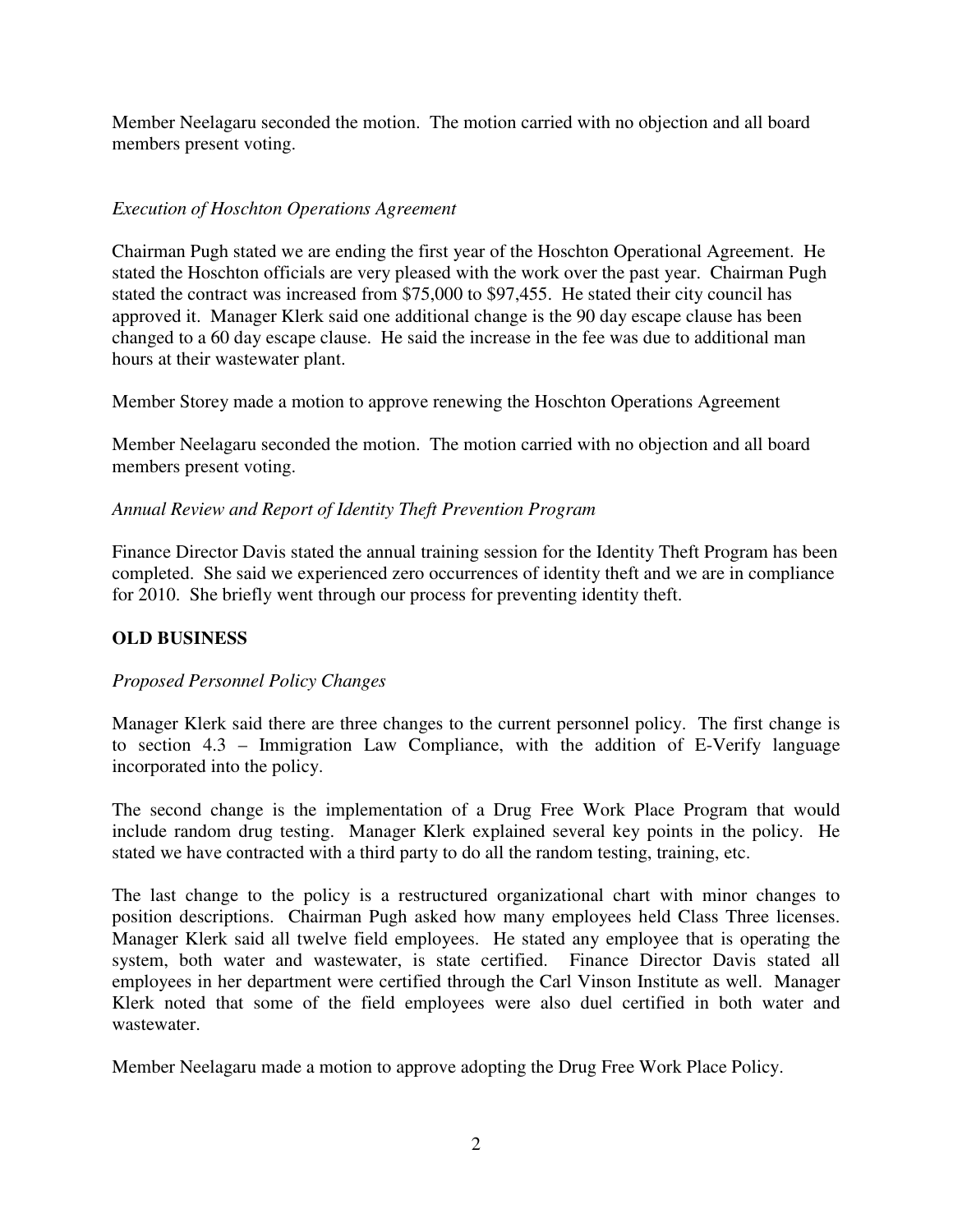Vice Chairman Ehrhardt seconded the motion. The motion carried with no objection and all board members present voting.

Vice Chairman Ehrhardt made a motion to approve the updated organizational chart with the associated position descriptions.

Member Stringer seconded the motion. The motion carried with no objection and all board members present voting.

Member Neelagaru made a motion to approve adding the E-Verify information to the existing Immigration Policy.

Vice Chairman Ehrhardt seconded the motion. The motion carried with no objection and all board members present voting.

*Proposed Changes to Accepting Public Improvements* 

This agenda item has been tabled until the next board meeting.

## **EXECUTIVE SESSION**

Chairman Pugh said there was a need for an Executive Session regarding a personnel matter.

Member Storey made a motion to go into executive session at 7:10 pm.

Member Neelagaru seconded the motion. The motion carried with no objection and all board members present voting.

Member Storey made a motion to come out of executive session at 7:21pm.

Vice Chairman Ehrhardt seconded the motion. The motion carried with no objection and all board members present voting.

Member Storey made a motion that the employment contract for Manager Eric Klerk be extended for another 12 months.

Vice Chairman Ehrhardt seconded the motion. The motion carried with no objection and all board members present voting.

Chairman Pugh told Manger Klerk that the board appreciated all the progress he has made. He said, "We appreciate your leadership and hard work in bringing this Authority out of the dark ages. You bring a level of expertise as well as the people you have brought in and put into key positions in the organization".